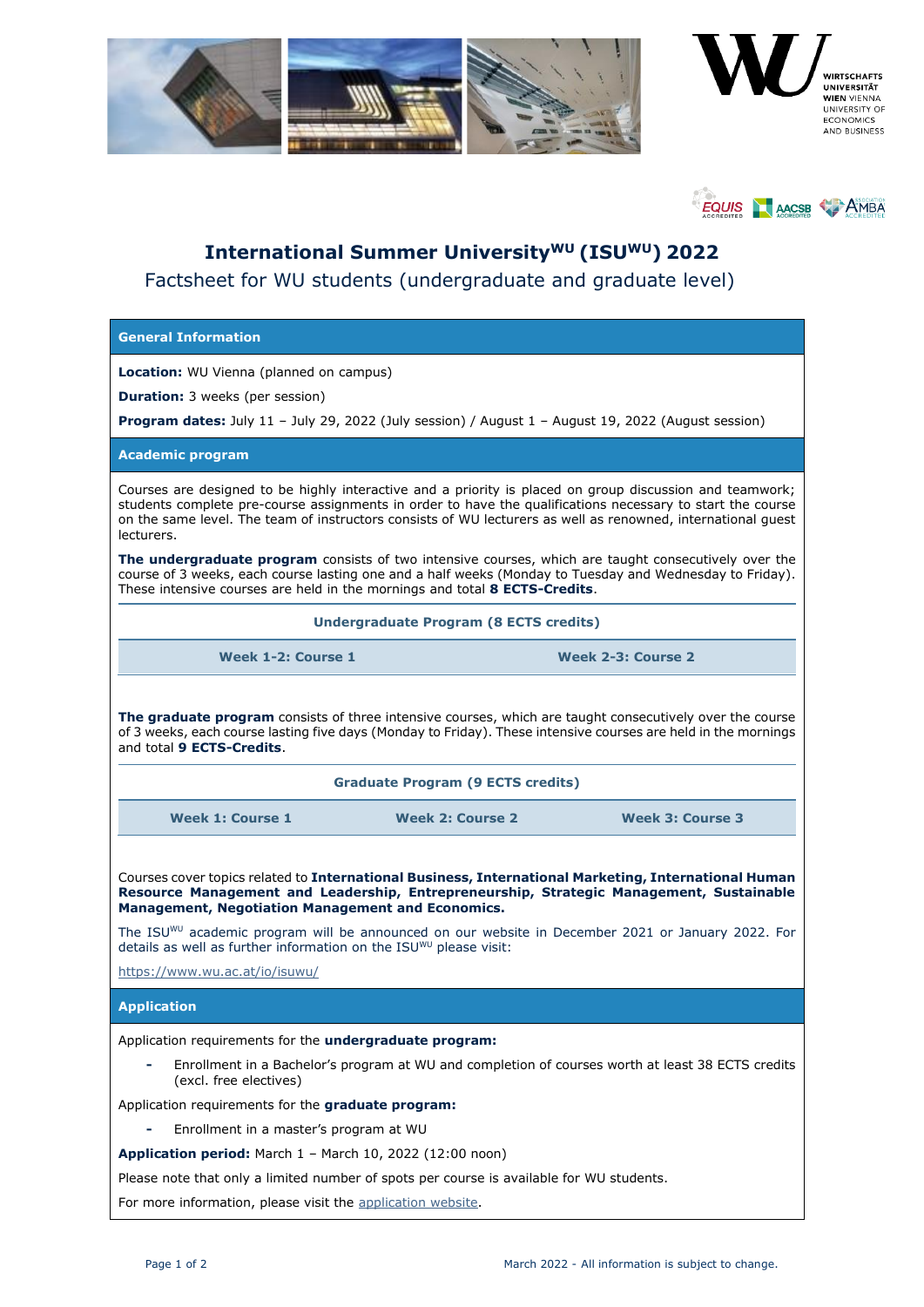|                                                                                                                                                                                                                                                                                             | <b>Credit transfer information</b>                                                                                                                                                                                                                                                                                                                                                                                                                                                                                                                                                                  |                                                                                                                                                                                                                                                                                                                                                                                                                                                                                                                    |  |  |
|---------------------------------------------------------------------------------------------------------------------------------------------------------------------------------------------------------------------------------------------------------------------------------------------|-----------------------------------------------------------------------------------------------------------------------------------------------------------------------------------------------------------------------------------------------------------------------------------------------------------------------------------------------------------------------------------------------------------------------------------------------------------------------------------------------------------------------------------------------------------------------------------------------------|--------------------------------------------------------------------------------------------------------------------------------------------------------------------------------------------------------------------------------------------------------------------------------------------------------------------------------------------------------------------------------------------------------------------------------------------------------------------------------------------------------------------|--|--|
| Credit transfer options are updated on an ongoing basis. All credit transfer possibilities are subject to change.<br>All courses of one of the respective session (July or August) need to be completed successfully in order to<br>receive 8 (undergraduate) or 9 (graduate) ECTS credits. |                                                                                                                                                                                                                                                                                                                                                                                                                                                                                                                                                                                                     |                                                                                                                                                                                                                                                                                                                                                                                                                                                                                                                    |  |  |
| Credit transfer undergraduate level                                                                                                                                                                                                                                                         |                                                                                                                                                                                                                                                                                                                                                                                                                                                                                                                                                                                                     |                                                                                                                                                                                                                                                                                                                                                                                                                                                                                                                    |  |  |
|                                                                                                                                                                                                                                                                                             | Negotiation Management: How to out-<br>perform others by effective negotiation<br>skills<br>Iris Kollinger                                                                                                                                                                                                                                                                                                                                                                                                                                                                                          | <b>International Business Strategy</b><br>Can Tihanyi                                                                                                                                                                                                                                                                                                                                                                                                                                                              |  |  |
| <b>Courses</b>                                                                                                                                                                                                                                                                              | Credit transfer at WU:<br>SBWL Personalmanagement: Course IV<br><b>SBWL CFM: Elective Course</b><br>International Course I or II / Interna-<br>$\bullet$<br>tionales Wahlfach I oder II<br>Free Electives (BaWiSo / BBE)<br>$\bullet$                                                                                                                                                                                                                                                                                                                                                               | Credit transfer at WU:<br><b>SBWL CFM: Elective Course</b><br>SBWL Marketing: Course IV<br>$\bullet$<br>SBWL Service und Digital Marketing:<br>$\bullet$<br>Course V<br>International Course I or II / Interna-<br>$\bullet$<br>tionales Wahlfach I oder II<br>Free Electives (BaWiSo / BBE)<br>$\bullet$                                                                                                                                                                                                          |  |  |
| <b>July</b>                                                                                                                                                                                                                                                                                 | or                                                                                                                                                                                                                                                                                                                                                                                                                                                                                                                                                                                                  | or                                                                                                                                                                                                                                                                                                                                                                                                                                                                                                                 |  |  |
|                                                                                                                                                                                                                                                                                             | <b>Responsible International Management</b><br>in the Digital Age<br>Michal Lemanski                                                                                                                                                                                                                                                                                                                                                                                                                                                                                                                | <b>International Marketing with a Special</b><br><b>Focus on Strategic Brand Management</b><br>Alfred Dolecek                                                                                                                                                                                                                                                                                                                                                                                                      |  |  |
|                                                                                                                                                                                                                                                                                             | Credit transfer at WU:<br><b>SBWL CFM: Elective Course</b><br>SBWL Marketing: Course IV<br>SBWL Service und Digital Marketing:<br>Course V<br>International Course I or II / Interna-<br>$\bullet$<br>tionales Wahlfach I oder II<br>Free Electives (BaWiSo / BBE)<br>$\bullet$                                                                                                                                                                                                                                                                                                                     | Credit transfer at WU:<br>SBWL CFM: Special Topics in Marketing<br>$\bullet$<br><b>SBWL CFM: Elective Course</b><br>$\bullet$<br>SBWL Marketing: Course IV<br>$\bullet$<br>SBWL Consumer Research and Market-<br>$\bullet$<br>ing Communication: Course V<br>SBWL Service und Digital Marketing:<br>$\bullet$<br>Course V<br>SBWL Handel und Marketing: Course V<br>$\bullet$<br>International Course I or II / Interna-<br>$\bullet$<br>tionales Wahlfach I oder II<br>Free Electives (BaWiSo / BBE)<br>$\bullet$ |  |  |
|                                                                                                                                                                                                                                                                                             | <b>Intercultural Marketing Strategy</b><br>Ivana Beveridge                                                                                                                                                                                                                                                                                                                                                                                                                                                                                                                                          | <b>Entrepreneurship Camp</b><br>Lisa Kuttner                                                                                                                                                                                                                                                                                                                                                                                                                                                                       |  |  |
| <b>Courses</b><br><b>August</b>                                                                                                                                                                                                                                                             | Credit transfer at WU:<br>SBWL CFM: Special Topics in Marketing<br>SBWL Marketing: Course IV<br>$\bullet$<br>SBWL Consumer Research and Market-<br>$\bullet$<br>ing Communication: Course V<br>SBWL Handel und Marketing: Course V<br>$\bullet$<br>SBWL Service und Digital Marketing:<br>$\bullet$<br>Kurs V<br>SBWL International Marketing Manage-<br>$\bullet$<br>ment: Course III<br>SBWL International Marketing Manage-<br>$\bullet$<br>ment: Course IV<br>International Course I or II / Interna-<br>$\bullet$<br>tionales Wahlfach I oder II<br>Free Electives (BaWiSo / BBE)<br>$\bullet$ | Credit transfer at WU:<br>SBWL E&I: Course III<br>$\bullet$<br>SBWL KMU-Management: Course III<br>$\bullet$<br><b>SBWL CFM: Elective Course</b><br>$\bullet$<br>International Course I or II / Interna-<br>$\bullet$<br>tionales Wahlfach I oder II<br>Free Electives (BaWiSo / BBE)<br>$\bullet$                                                                                                                                                                                                                  |  |  |

Please note that a recognition of the ISU<sup>WU</sup> program as (part of) the **IBW** International Experience is **not possible**.

**Credit transfer graduate level**